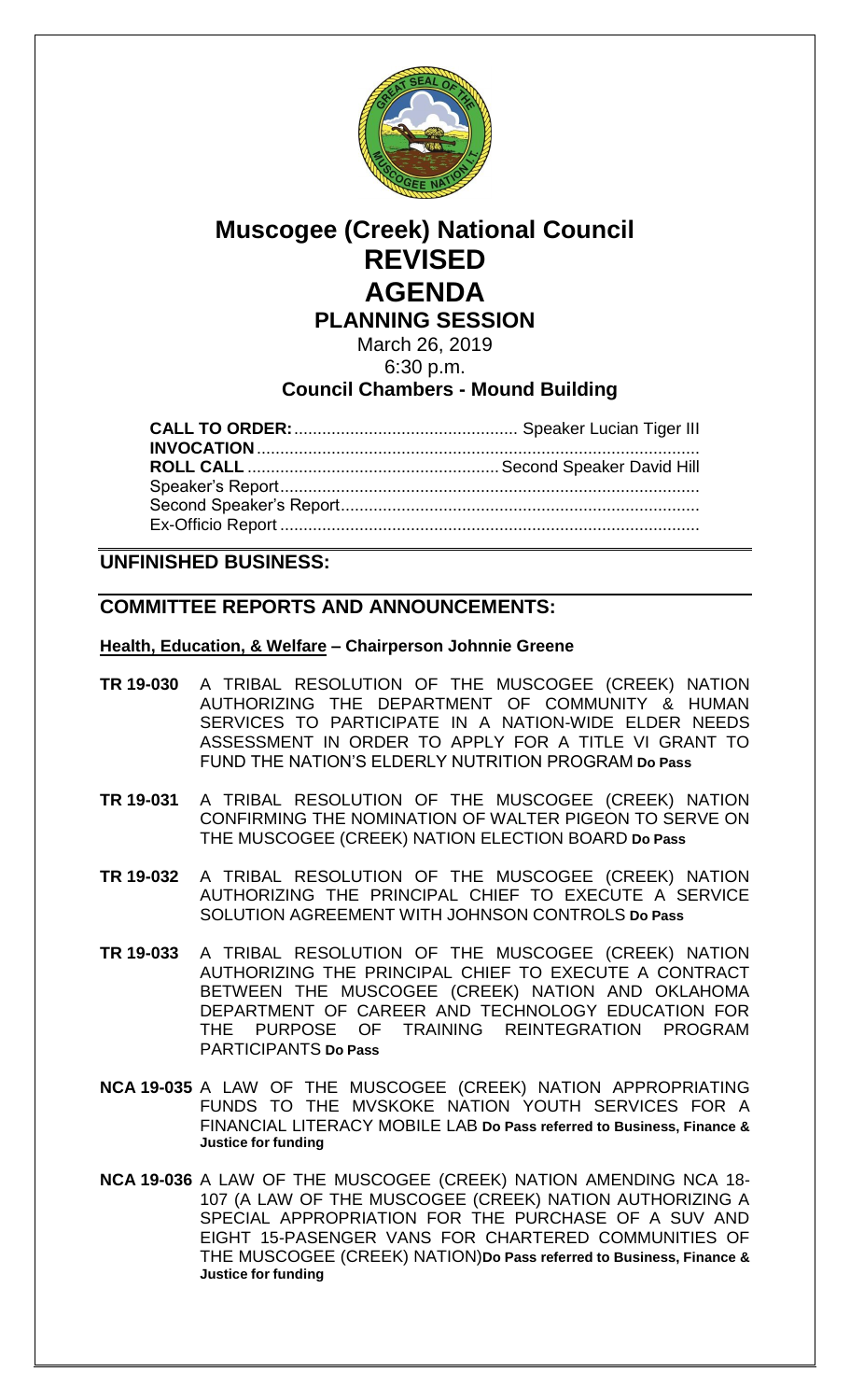#### Planning Session March 26, 2019 Page 2

- **NCA 19-037** A LAW OF THE MUSCOGEE (CREEK) NATION AMENDING MCNCA TITLE 22, CHAPTER 6, ENTITLED "VISION ASSISTANCE PROGRAM" **Do Pass**
- **NCA 19-038** A LAW OF THE MUSCOGEE (CREEK) NATION APPROPRIATING FUNDS FOR THE NINTH ANNUAL SPIRIT OF OKLAHOMA FOOTBALL CAMP **Do Pass referred to Business, Finance & Justice for funding**

**HEW met prior to Planning Session and reported the following to be added to the Regular Session Agenda March 30, 2019 in numerical order:**

- **TR 19-029** A TRIBAL RESOLUTION OF THE MUSCOGEE (CREEK) NATION AUTHORIZING THE PRINCIPAL CHIEF TO EXECUTE A SCHOOL RENTAL REQUEST WITH HENRYETTA PUBLIC SCHOOLS
- **NCA 19-034** A LAW OF THE MUSCOGEE (CREEK) NATION AMENDING MCNCA TITLE 19 CHAPTER 12 § 12-101, ENTITLED "Anonymous campaign literature"

**Joint Committee LNC/HEW met prior to Planning Session and reported the following to be added to the Regular Session Agenda March 30, 2019 in numerical order:**

- **TR 19-037** A TRIBAL RESOLUTION OF THE MUSCOGEE (CREEK) NATION AUTHORIZING THE CONSTRUCTION OF A NEW COMMUNITY CENTER FOR THE OKMULGEE INDIAN COMMUNITY
- **TR 19-038** A TRIBAL RESOLUTION OF THE MUSCOGEE (CREEK) NATION AUTHORIZING THE PRINCIPAL CHIEF TO EXECUTE A U.S. DEPARTMENT OF INTERIOR BUREAU OF INDIAN AFFAIRS BUSINESS LEASE BETWEEN THE NATION AND GORDON OUTDOOR ADVERTISING BILLBOARDS FOR THE PLACEMENT OF A BILLBOARD ON THE NATION'S PROPERTY LOCATED IN TULSA COUNTY TO BENEFIT THE GLENPOOL CREEK INDIAN **COMMUNITY**
- **TR 19-045** A TRIBAL RESOLUTION OF THE MUSCOGEE (CREEK) NATION AUTHORIZING THE PRINCIPAL CHIEF TO EXECUTE A LAND USE AGREEMENT WITH THE TULSA CREEK INDIAN COMMUNITY
- **NCA 19-043** A LAW OF THE MUSCOGEE (CREEK) NATION APPROPRIATING FUNDS FOR THE CONSTRUCTION OF A NEW COMMUNITY CENTER FOR THE OKMULGEE INDIAN COMMUNITY
- **NCA 19-047** A LAW OF THE MUSCOGEE (CREEK) NATION AMENDING MCNCA TITLE 11 CHAPTER 7, ENTITLED "TULSA SMOKE SHOP ACT"
	- a) Items for Consideration
	- b) Scheduled Committee Dates
	- c) Other Announcements

#### **Land, Natural Resources & Cultural Preservation – Chairman Darrell Proctor**

- **TR 19-034** A TRIBAL RESOLUTION OF THE MUSCOGEE (CREEK) NATION AUTHORIZING THE PRINCIPAL CHIEF TO EXECUTE A TRANSFER AGREEMENT BETWEEN THE MUSCOGEE (CREEK) NATION, THE INDIAN HEALTH SERVICE ON BEHALF OF THE UNITED STATES OF AMERICA, THE MUSKOGEE COUNTY RURAL WATER DISTRICT #10 AND THE CREEK COUNTY RURAL WATER DISTRICT #2 **Do Pass**
- **TR 19-035** A TRIBAL RESOLUTION OF THE MUSCOGEE (CREEK) NATION AMENDING TR 19-010 (A TRIBAL RESOLUTION OF THE MUSCOGEE (CREEK) NATION AUTHORIZING THE PRINCIPAL CHIEF TO EXECUTE THREE (3) SEPARATE EASEMENTS ACROSS TRIBAL TRUST LAND FOR THE CONSTRUCTION AND MAINTENANCE OF A WATER LINE) **Do Pass**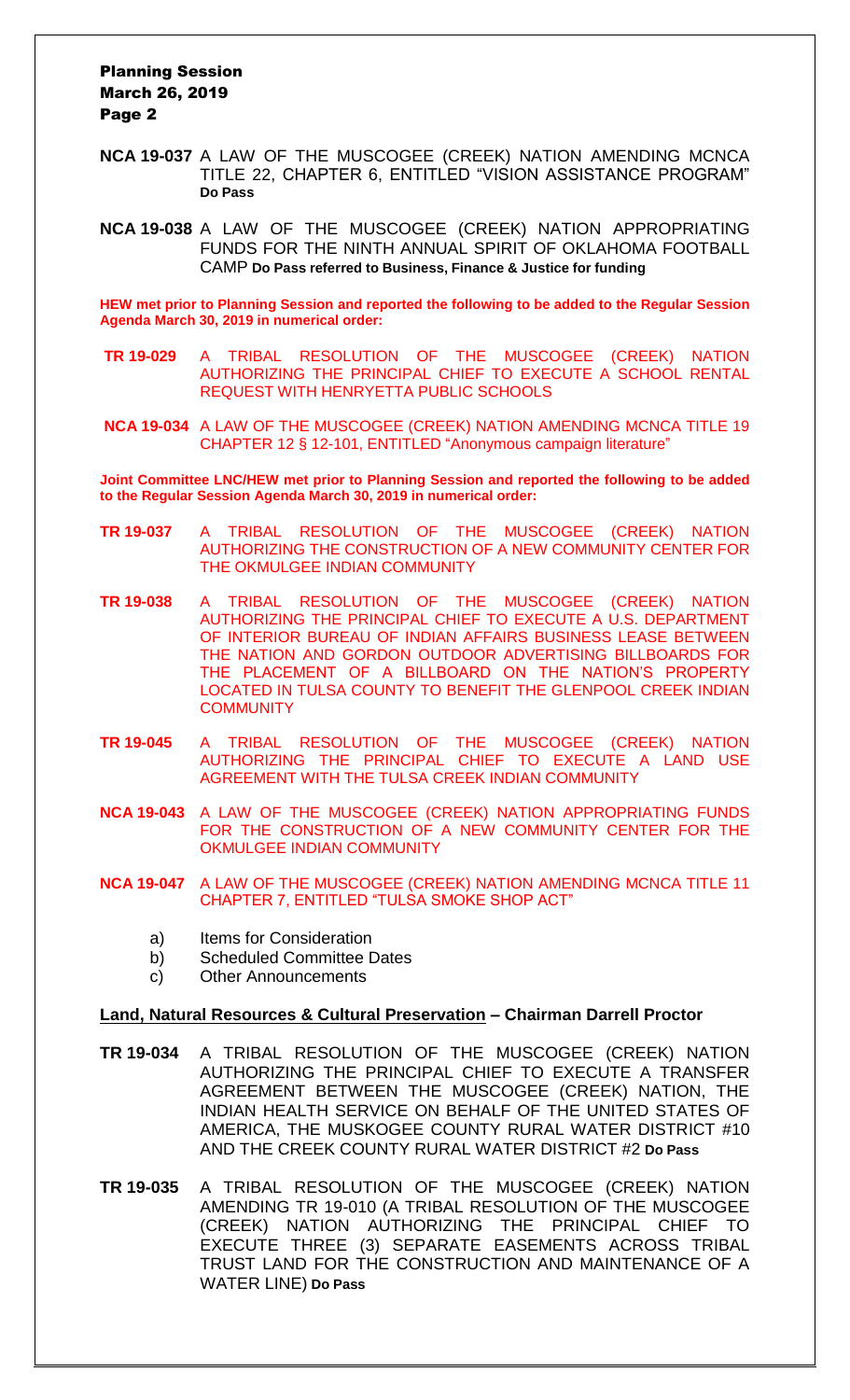#### Planning Session March 26, 2019 Page 3

- **TR 19-036** A TRIBAL RESOLUTION OF THE MUSCOGEE (CREEK) NATION CONFIRMING THE NOMINATION OF THOMAS HARJO TO SERVE AS THE SECRETARY OF HOUSING FOR THE MUSCOGEE (CREEK) NATION DEPARTMENT OF HOUSING **Do Pass**
- **NCA 19-039** A LAW OF THE MUSCOGEE (CREEK) NATION AUTHORIZING AN APPROPRIATION OF FUNDS FOR THE PURCHASE OF ALL INTEREST IN AN 18.8 ACRE TRACT OF TRUST PROPERTY LOCATED IN HUGHES COUNTY, OKLAHOMA **Do Pass referred to Business, Finance & Justice for funding**
- **NCA 19-040** A LAW OF THE MUSCOGEE (CREEK) NATION AUTHORIZING A SUPPLEMENTAL APPROPRIATION TO THE MUSCOGEE (CREEK) NATION REALTY DEPARTMENT FOR FISCAL YEAR 2019 BUDGET **Do Pass referred to Business, Finance & Justice for funding**
- **NCA 19-041** A LAW OF THE MUSCOGEE (CREEK) NATION AUTHORIZING THE EXPENDITURE OF GRANT FUNDS AWARDED FROM THE U.S. DEPARTMENT OF HOUSING, FOR THE BENEFIT OF THE MUSCOGEE (CREEK) NATION'S DEPARTMENT OF HOUSING FOR THE RESIDENT OPPORTUNITY AND SUPPORTIVE SERVICES – SERVICES COORDINATORS (ROSS-SC) GRANT **Do Pass**
- **NCA 19-042** A LAW OF THE MUSCOGEE (CREEK) NATION AUTHORIZING A SUPPLEMENTAL APPROPRIATION TO THE DIVISION OF AGRICULTURE AND NATURAL RESOURCES BUDGET TO SUPPORT PROGRAMMATIC EXPANSION FOR AGRIBUSINESS, AGRICULTURAL YOUTH DEVELOPMENT AND FACILITY REMODEL **Do Pass referred to Business, Finance & Justice for funding**
- **NCA 19-044** A LAW OF THE MUSCOGEE (CREEK) NATION CREATING A NEW SUBCHAPTER ENTITLED "PASSENGER VAN ASSISTANCE GRANT" IN MCNCA TITLE 5, CHAPTER TWO ENTITLED "FINANCIAL ASSISTANCE" **Do Pass referred to Business, Finance & Justice for funding**
	- a) Items for Consideration
	- b) Scheduled Committee Dates
	- c) Other Announcements

#### **Business, Finance & Justice – Chairman Robert Hufft**

- **TR 19-039** A TRIBAL RESOLUTION OF THE MUSCOGEE (CREEK) NATION AUTHORIZING THE PRINCIPAL CHIEF TO EXECUTE A LEASE AGREEMENT WITH THE STATE OF OKLAHOMA OFFICE OF MANAGEMENT AND ENTERPRISE SERVICES FOR THE MUSCOGEE (CREEK) NATION OFFICE OF CHILD SUPPORT ENFORCEMENT **Do Pass**
- **TR 19-040** A TRIBAL RESOLUTION OF THE MUSCOGEE (CREEK) NATION CONFIRMING THE NOMINATION OF SHANNON PRESCOTT TO SERVE AS THE DISTRICT TRIAL COURT JUDGE FOR THE FAMILY LAW DIVISION (INCLUDING CHILD SUPPORT) OF THE DISTRICT TRIAL COURT OF THE MUSCOGEE (CREEK) NATION **Do Pass**
- **TR 19-044** A TRIBAL RESOLUTION OF THE MUSCOGEE (CREEK) NATION AUTHORIZING THE ADOPTION OF A BODY WORN CAMERA POLICY AND PROCEDURE FOR THE MUSCOGEE (CREEK) NATION LIGHTHORSE ADMINISTRATION **Do Pass**